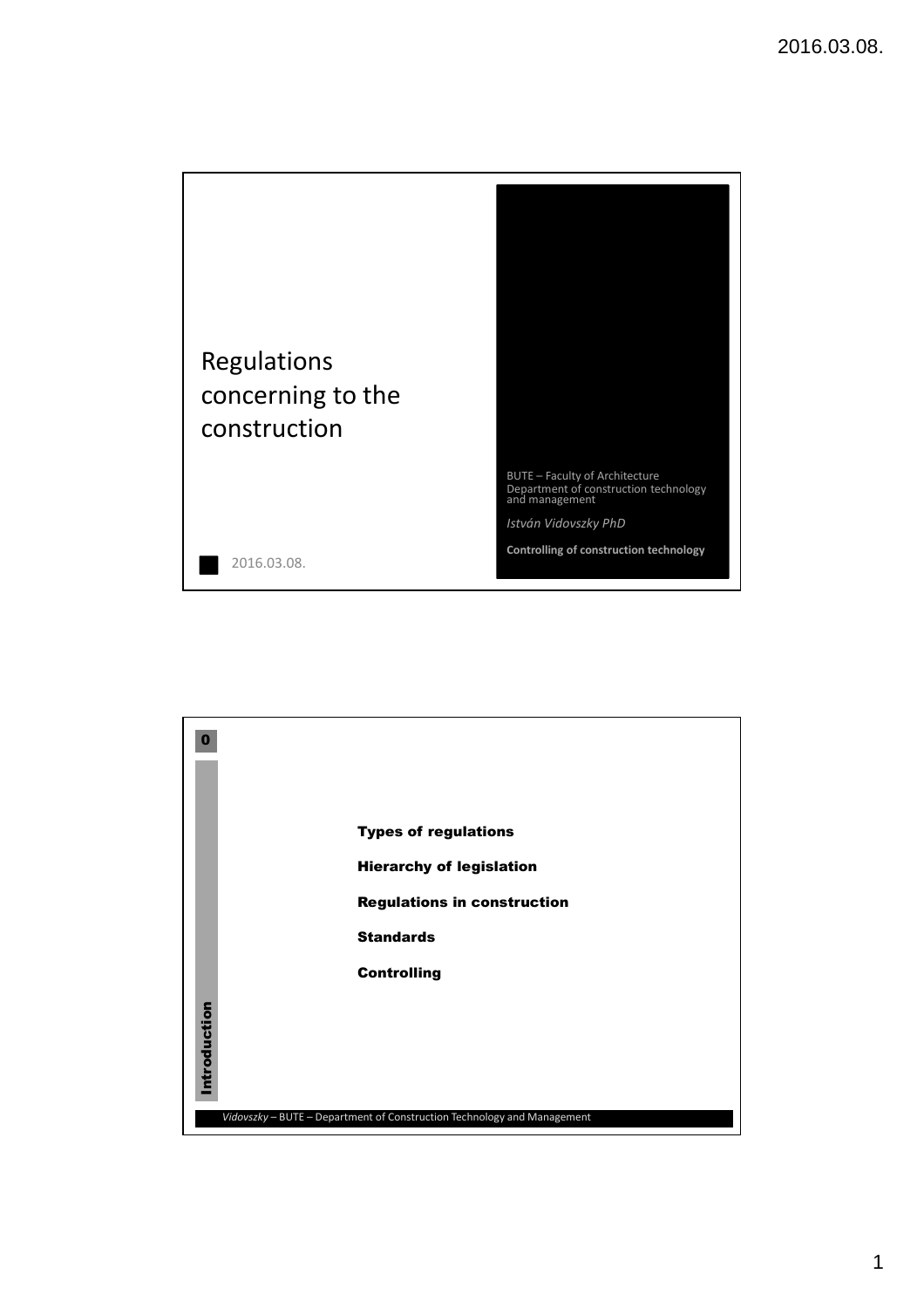

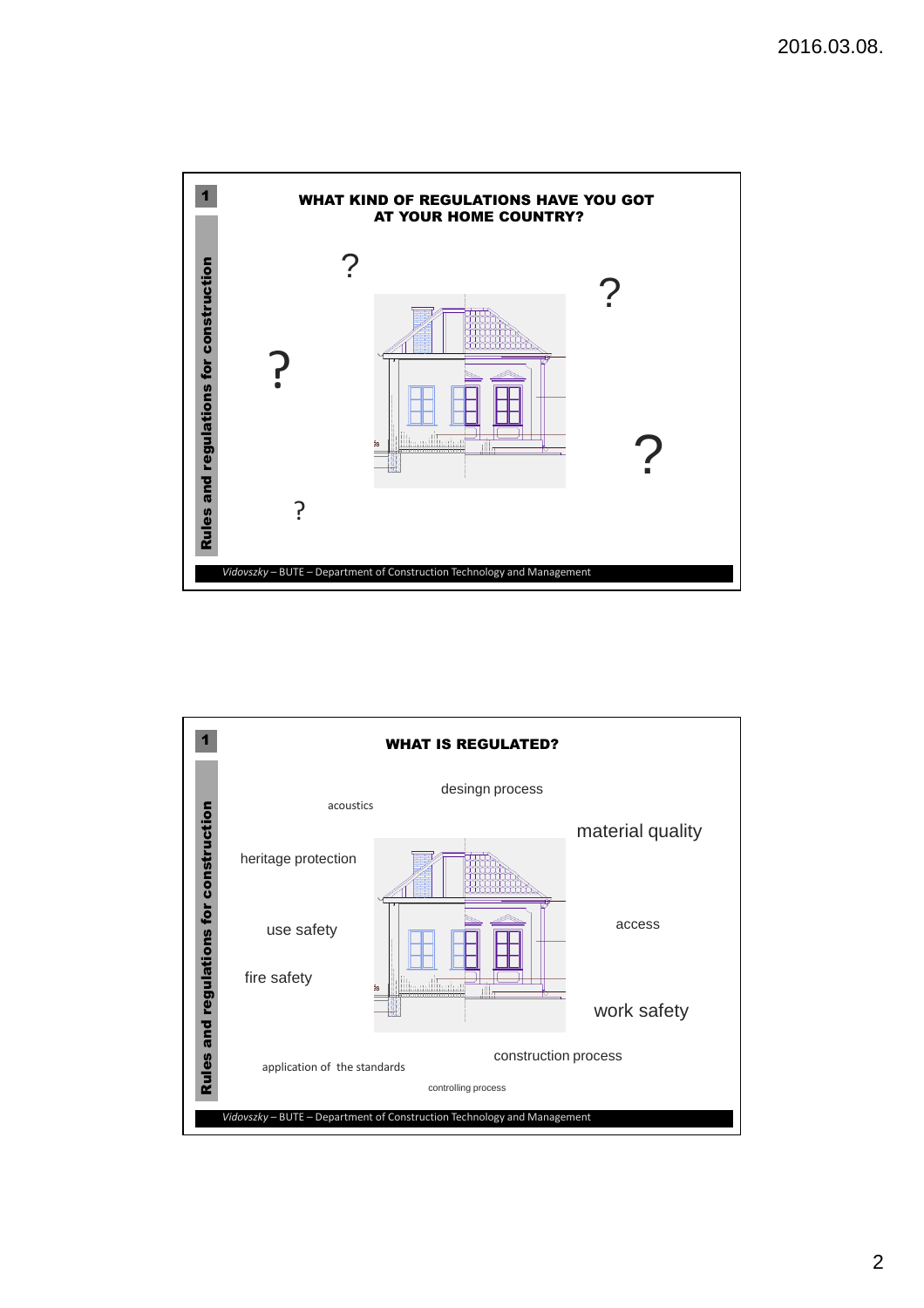

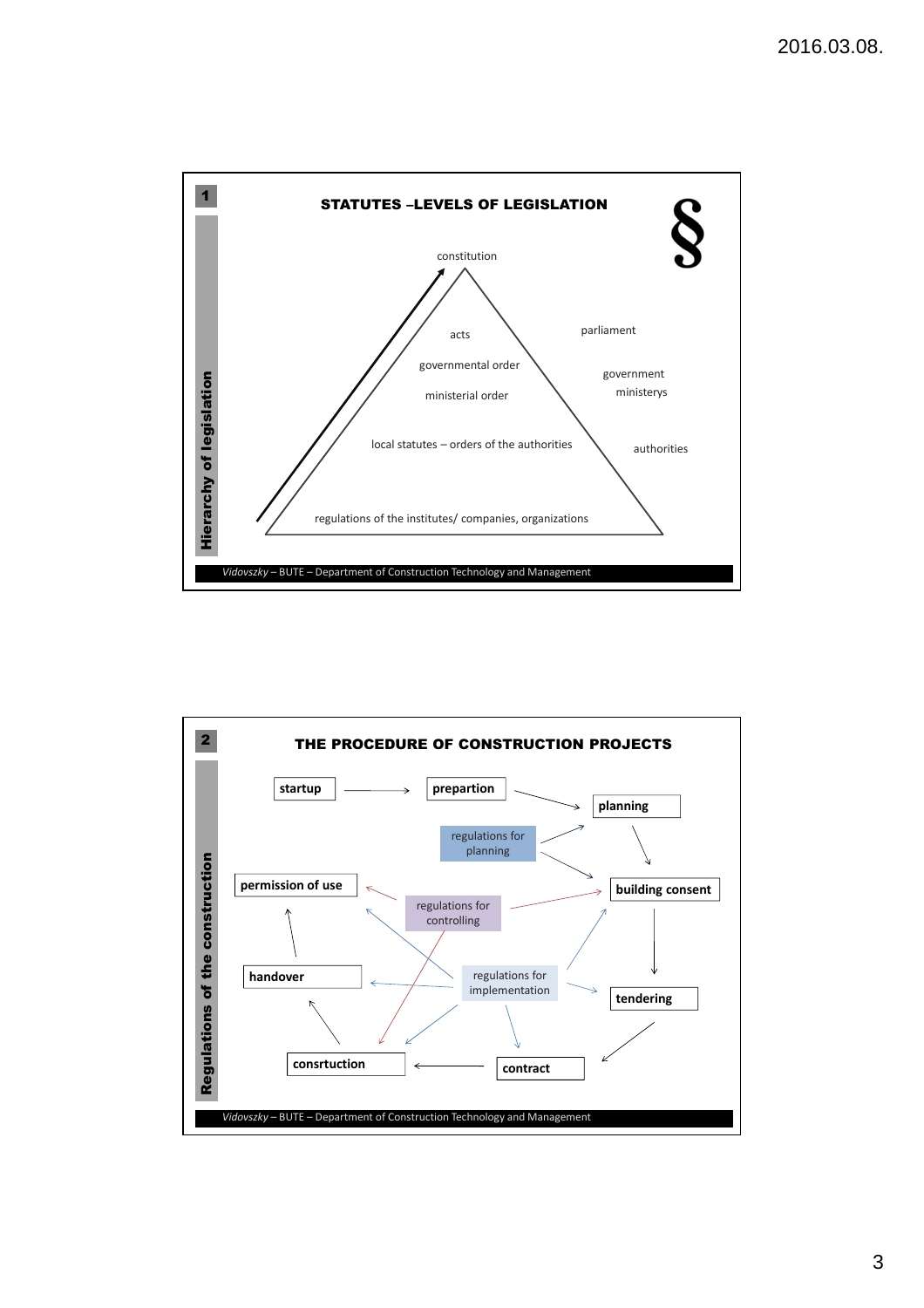

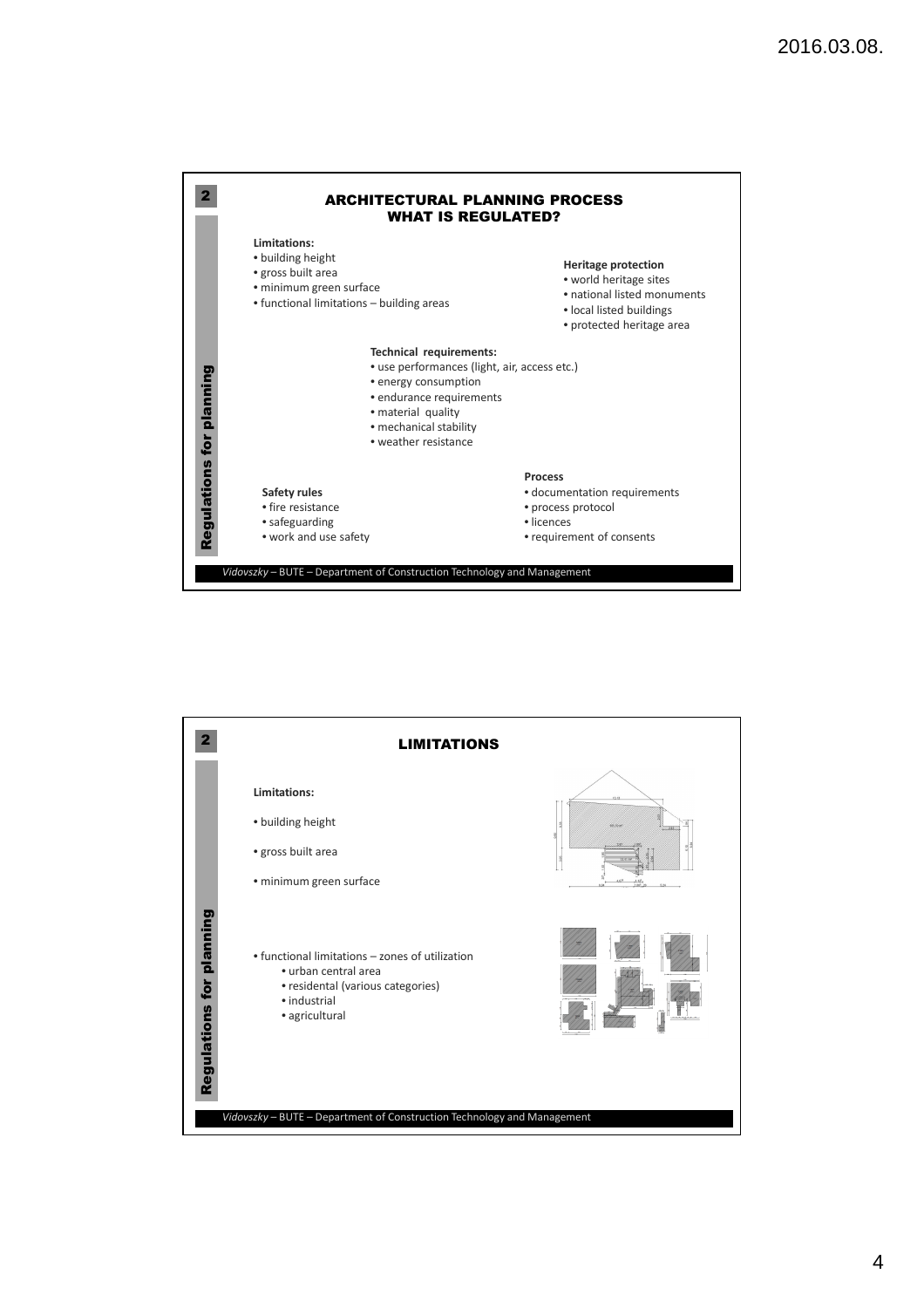

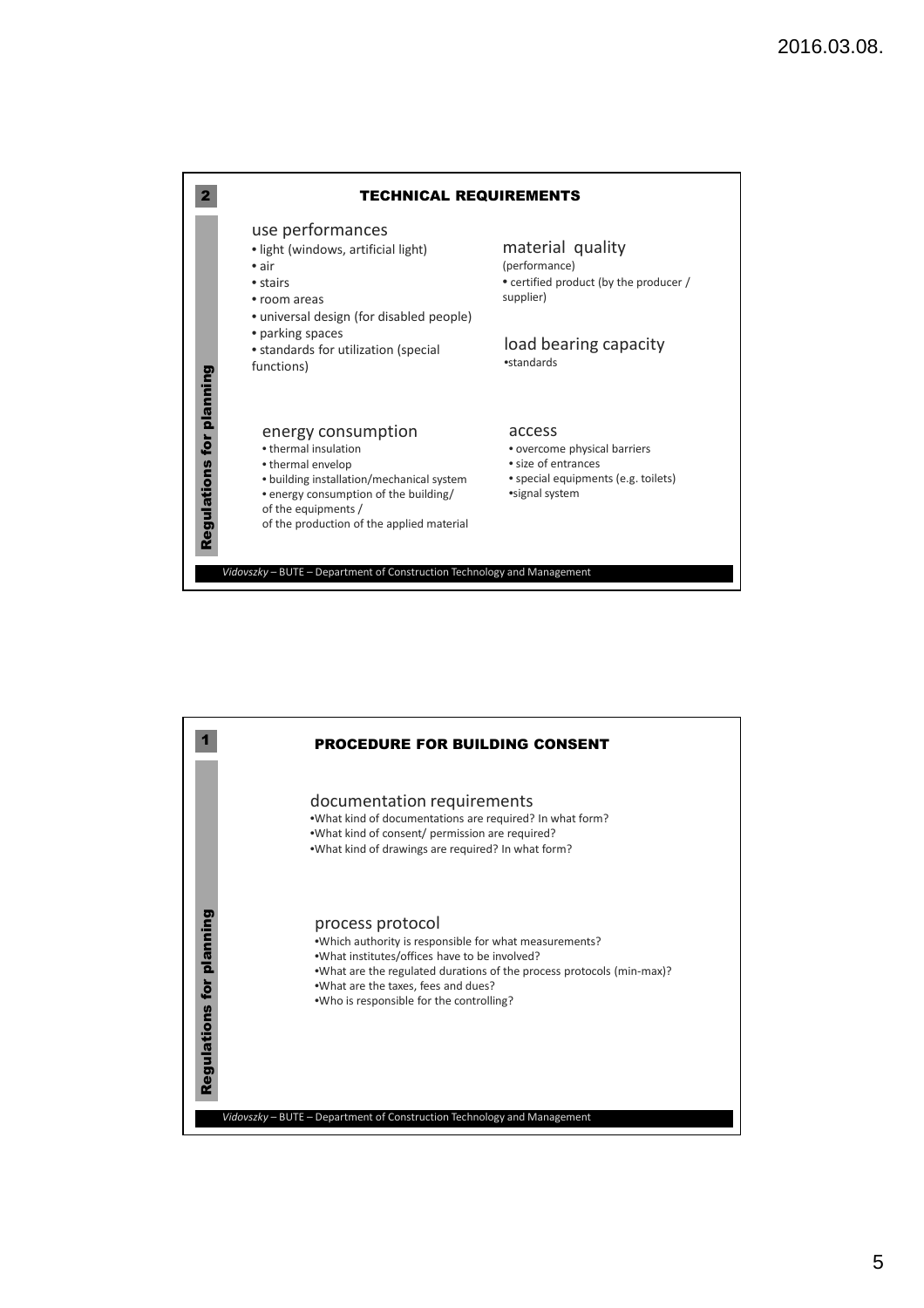

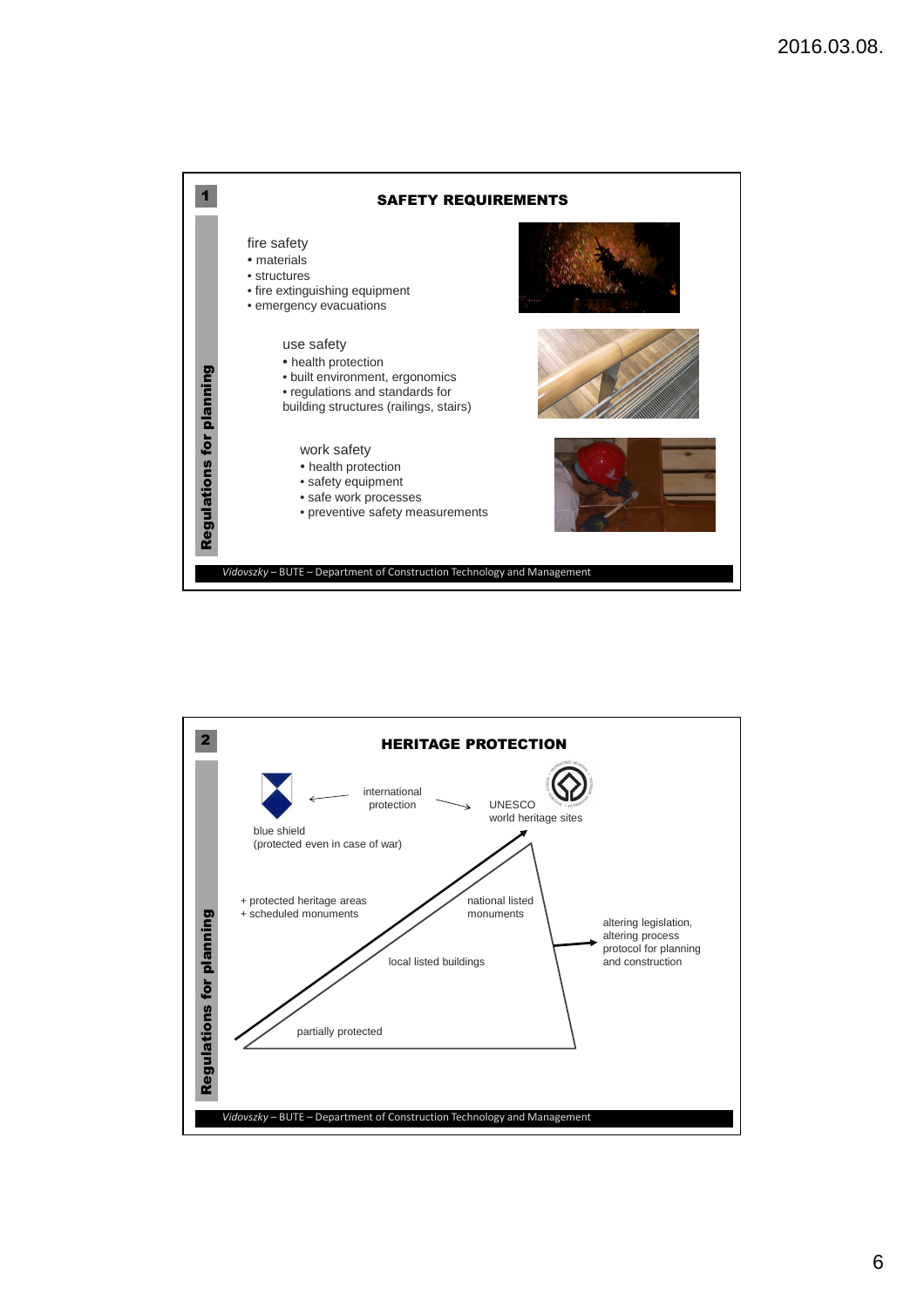

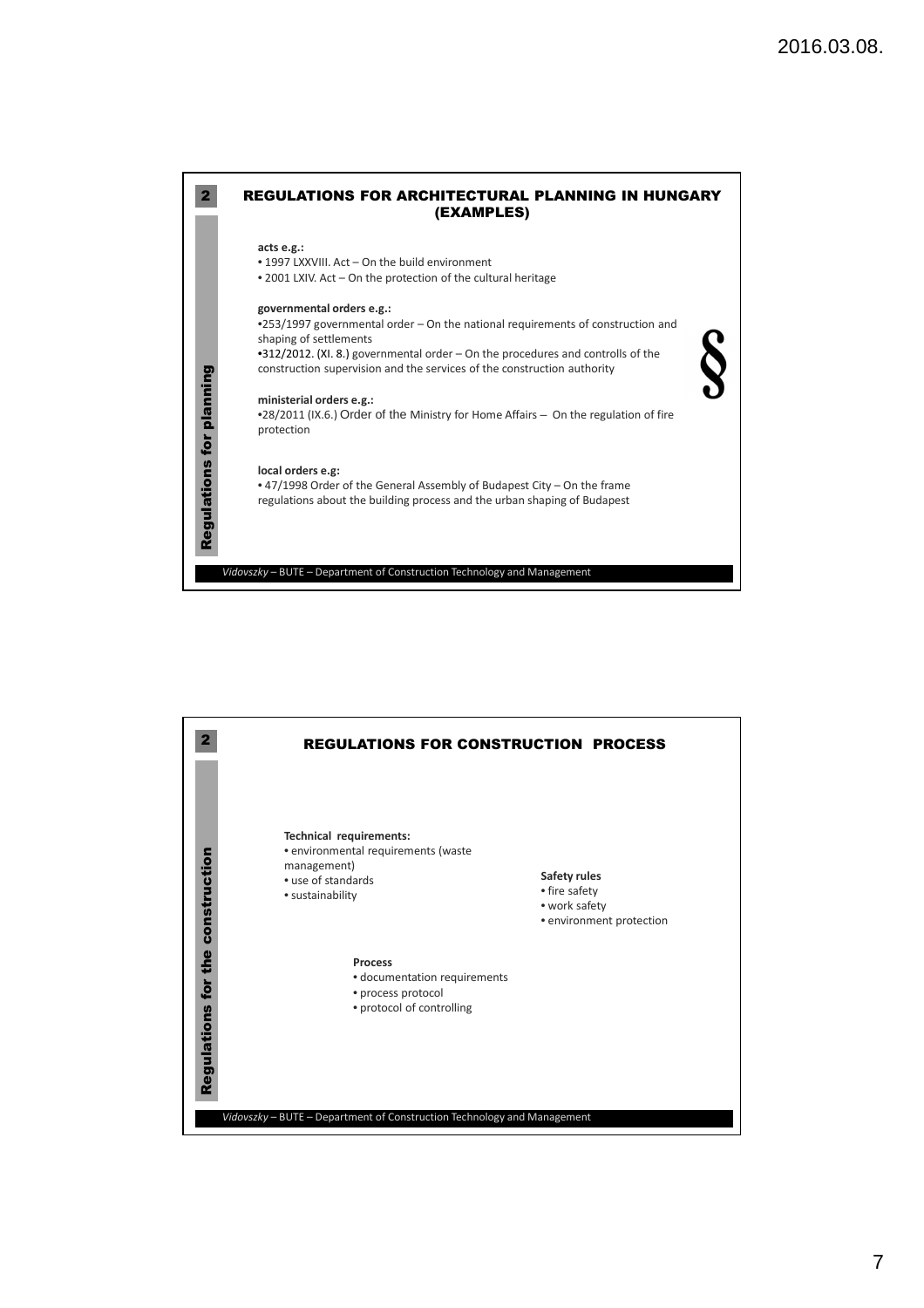

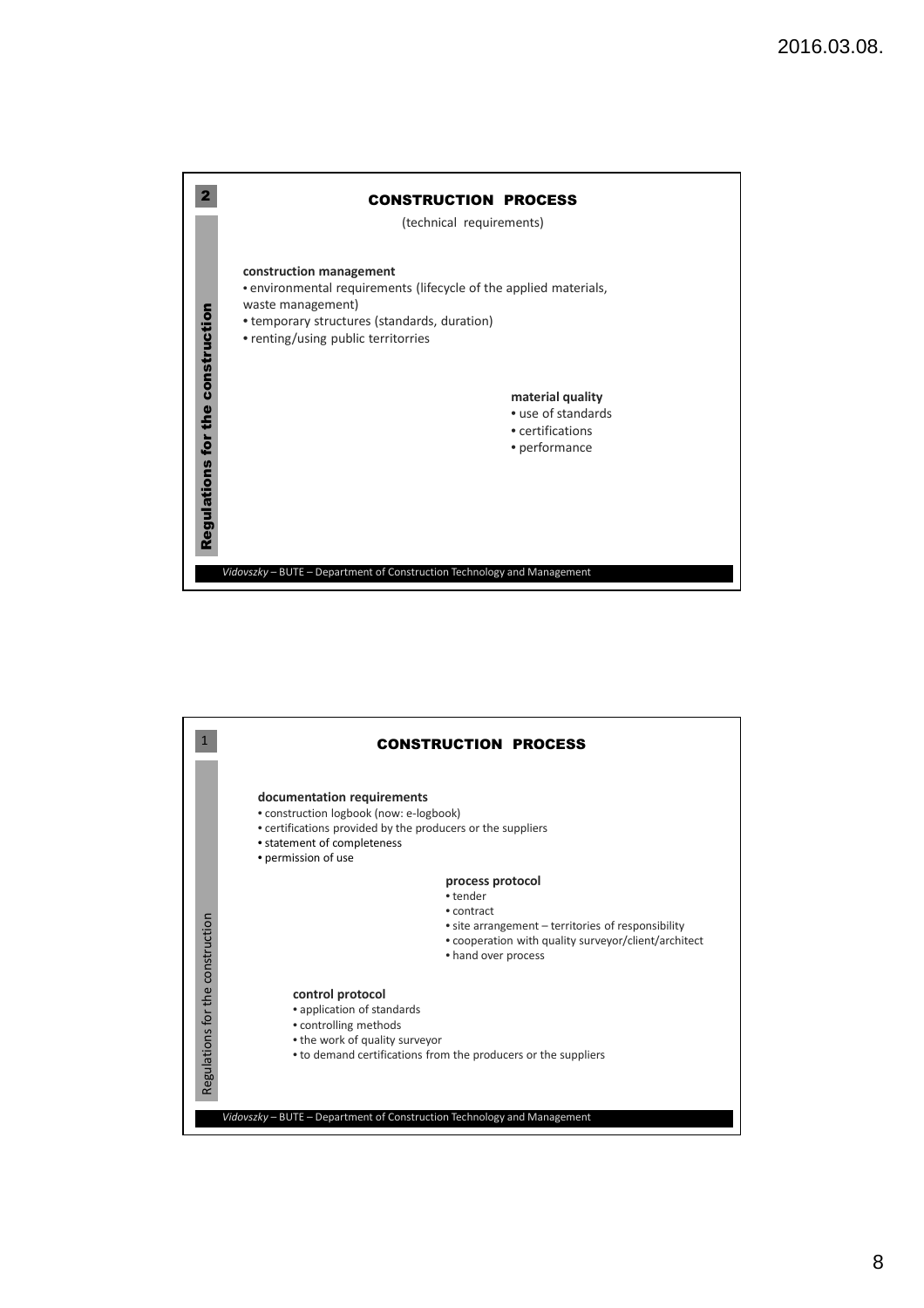

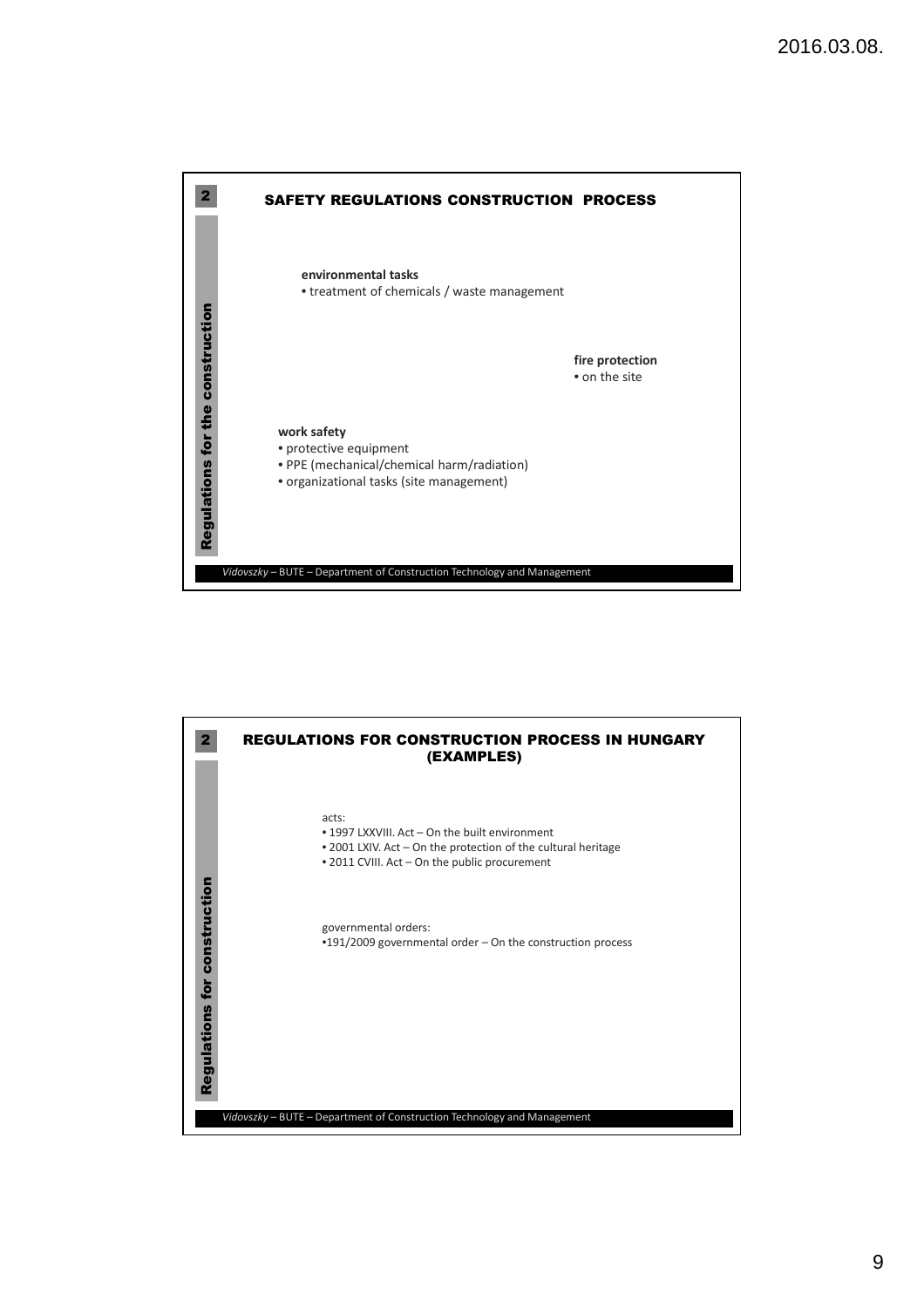

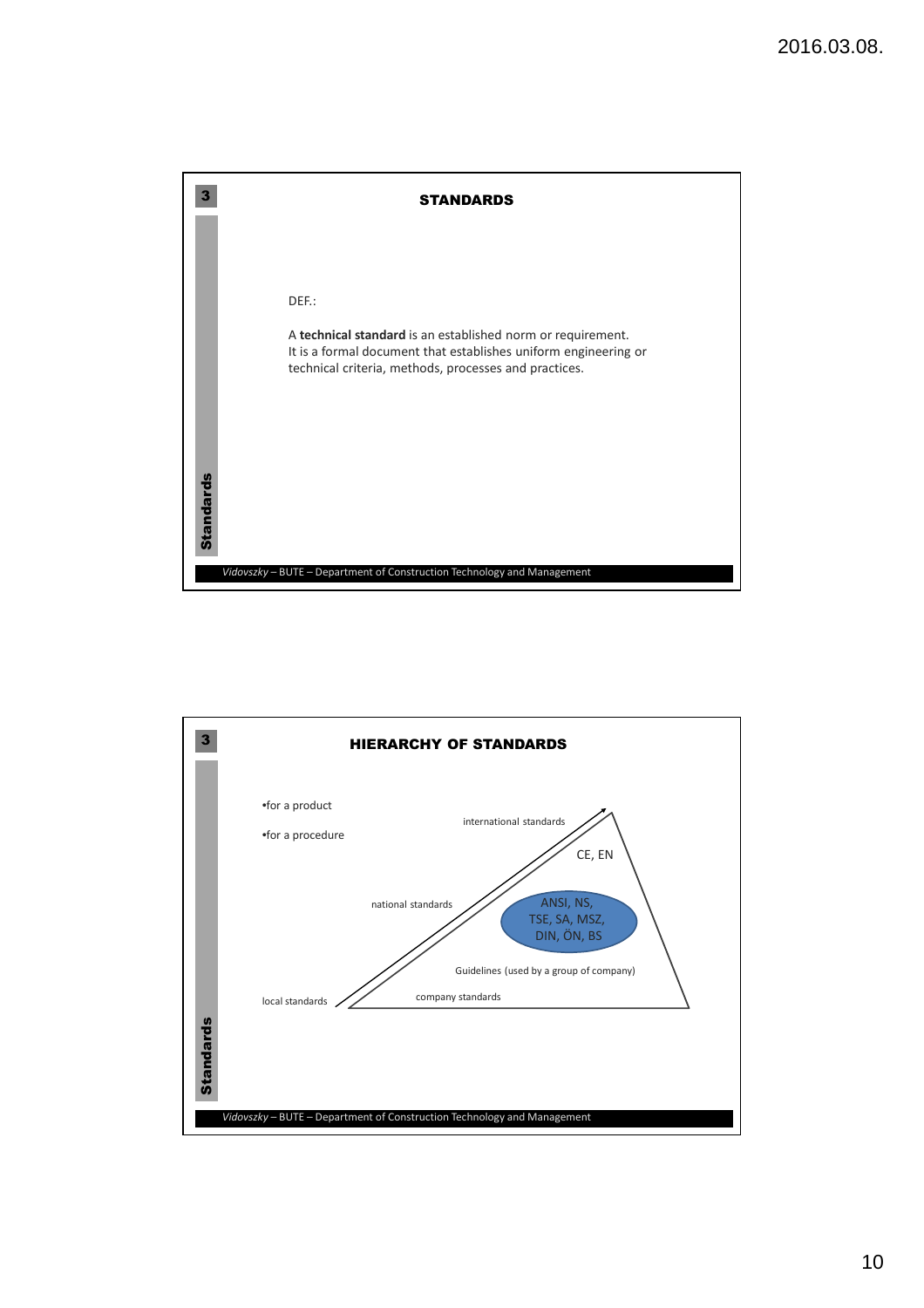

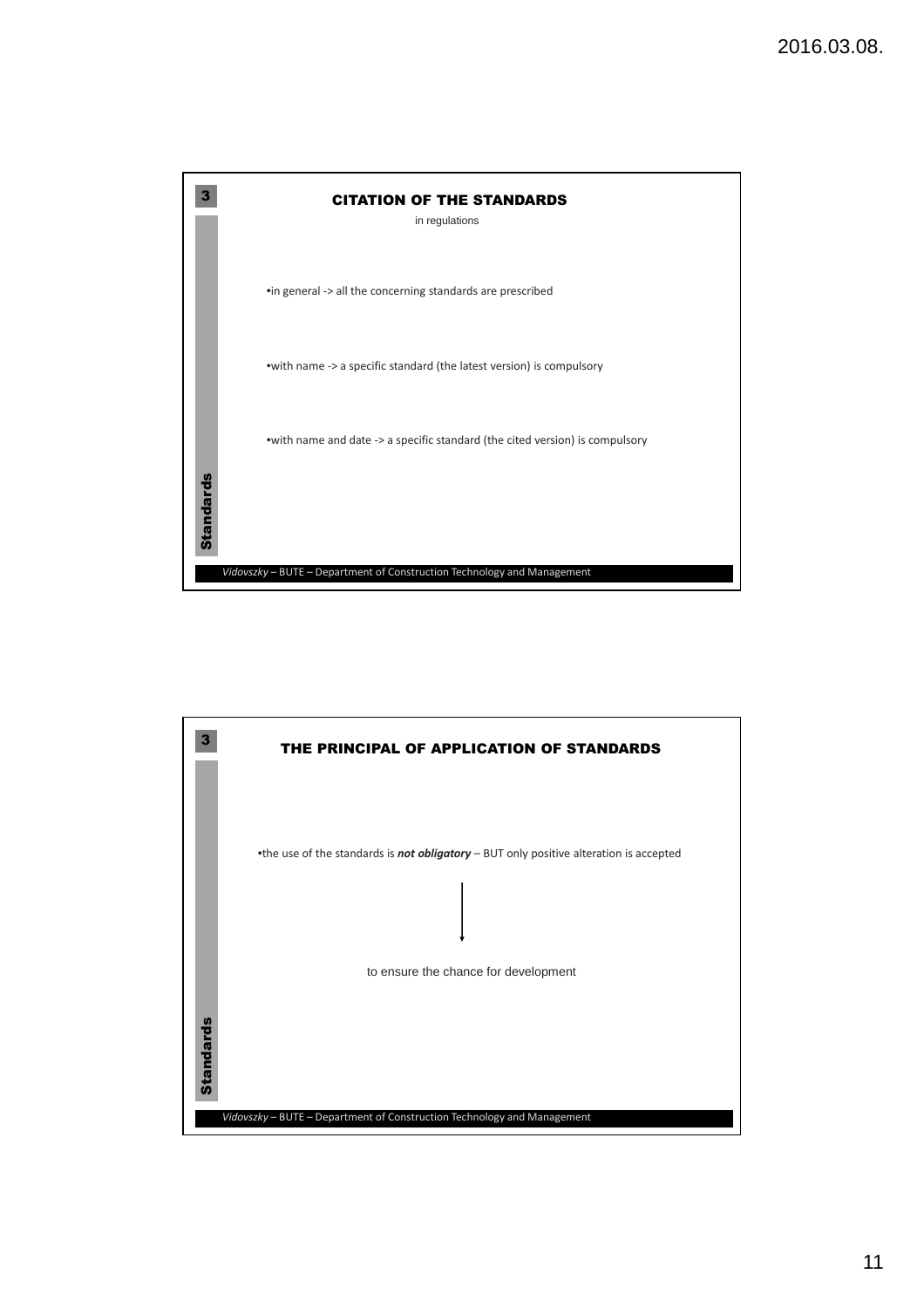

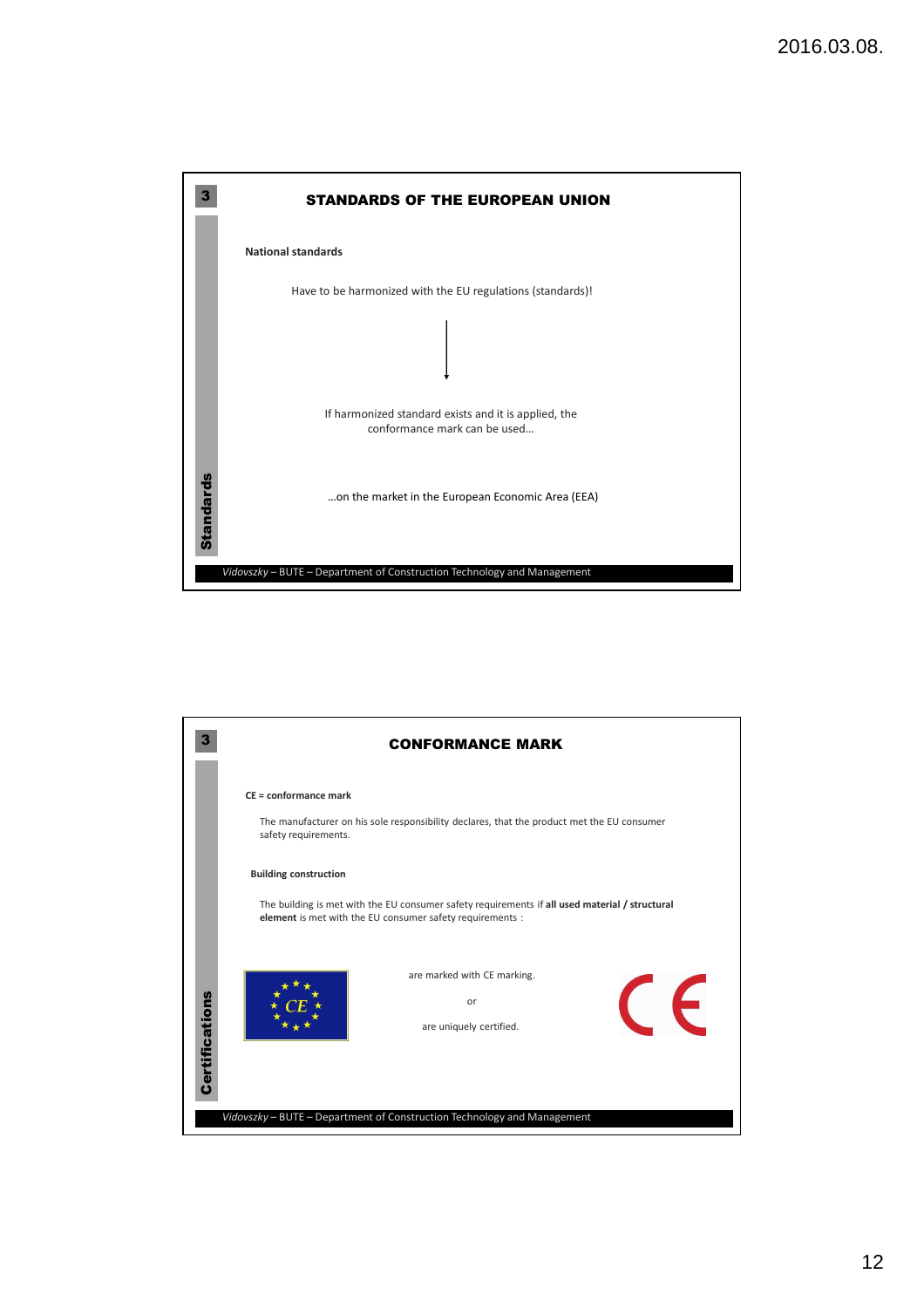

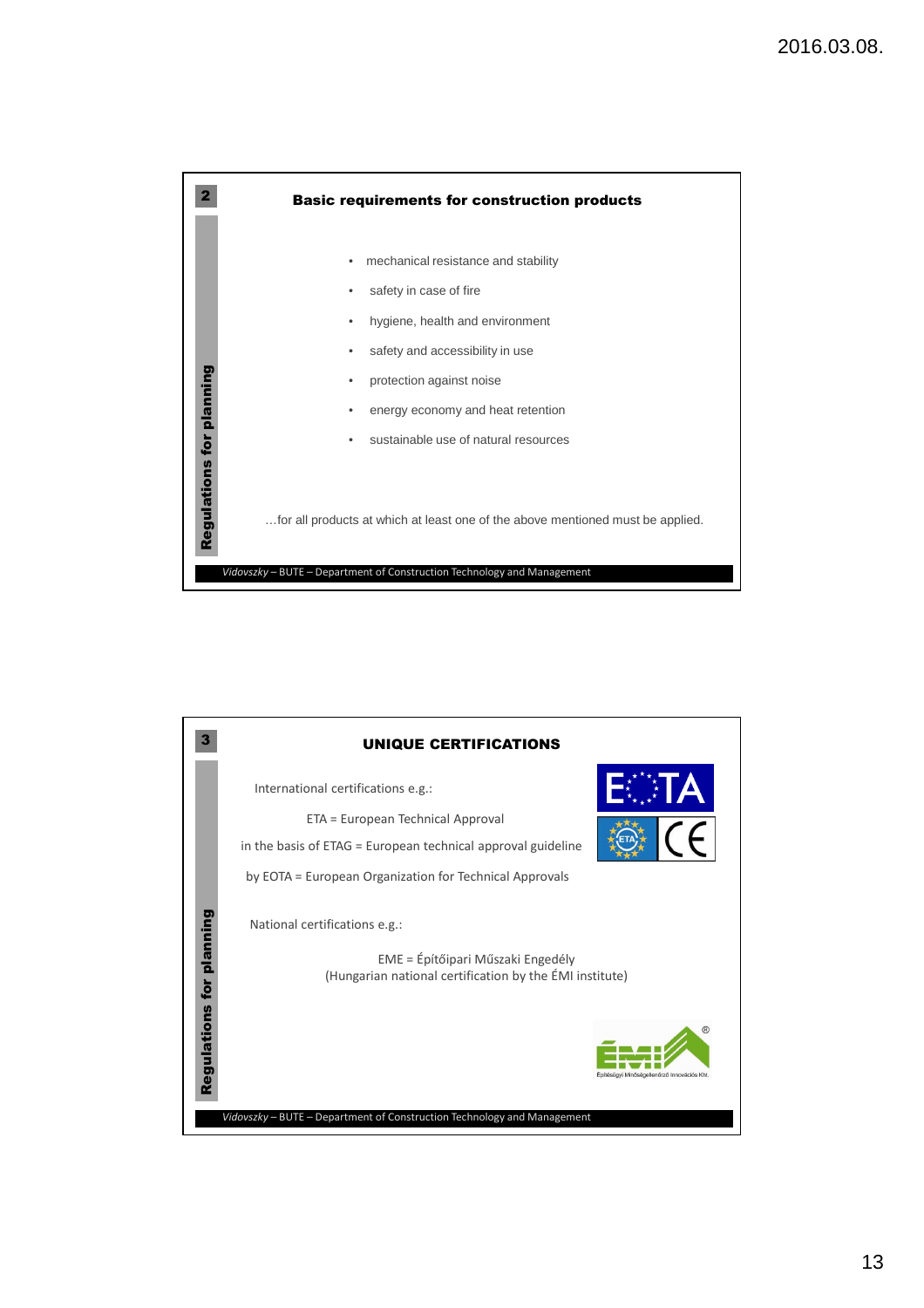

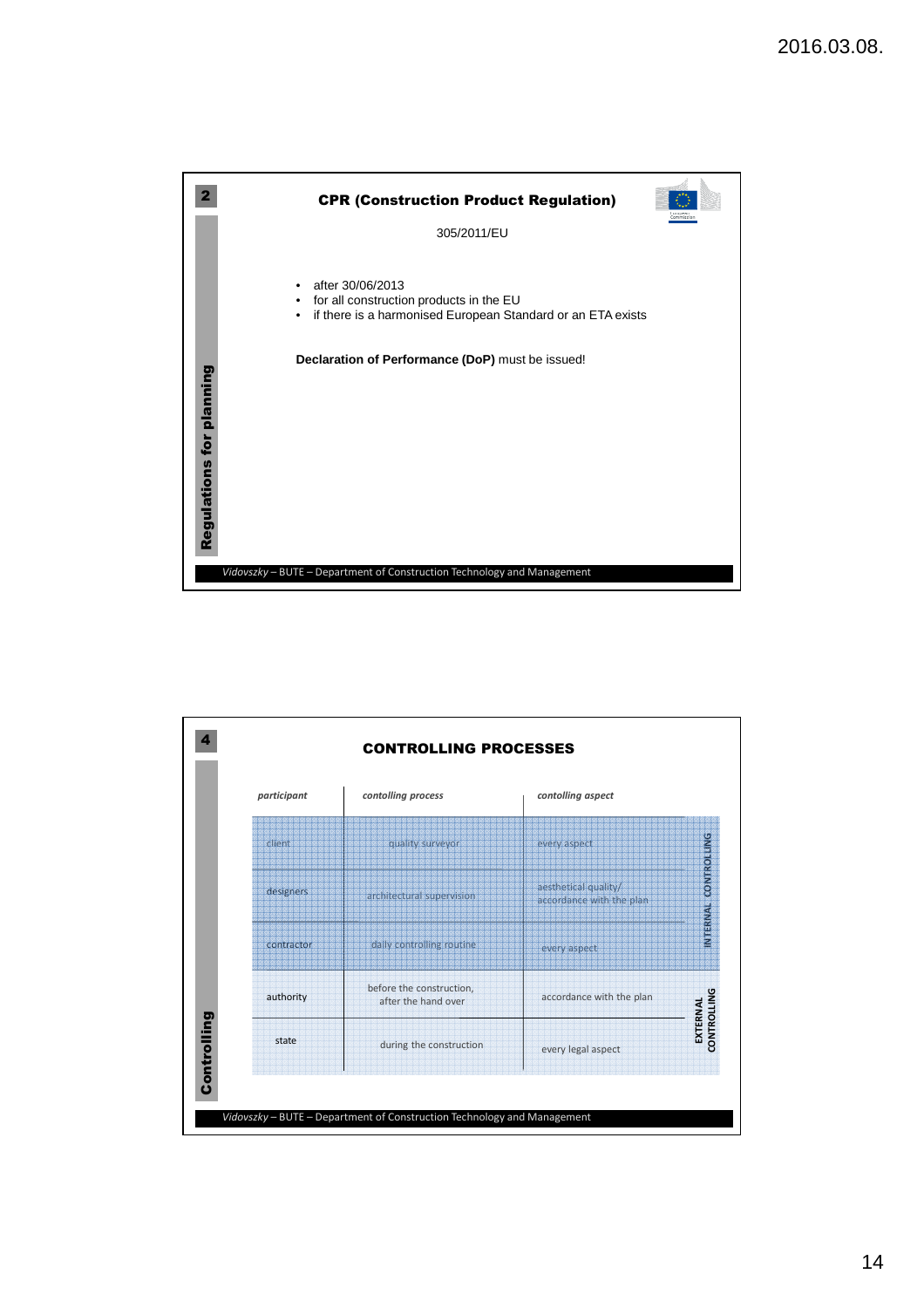

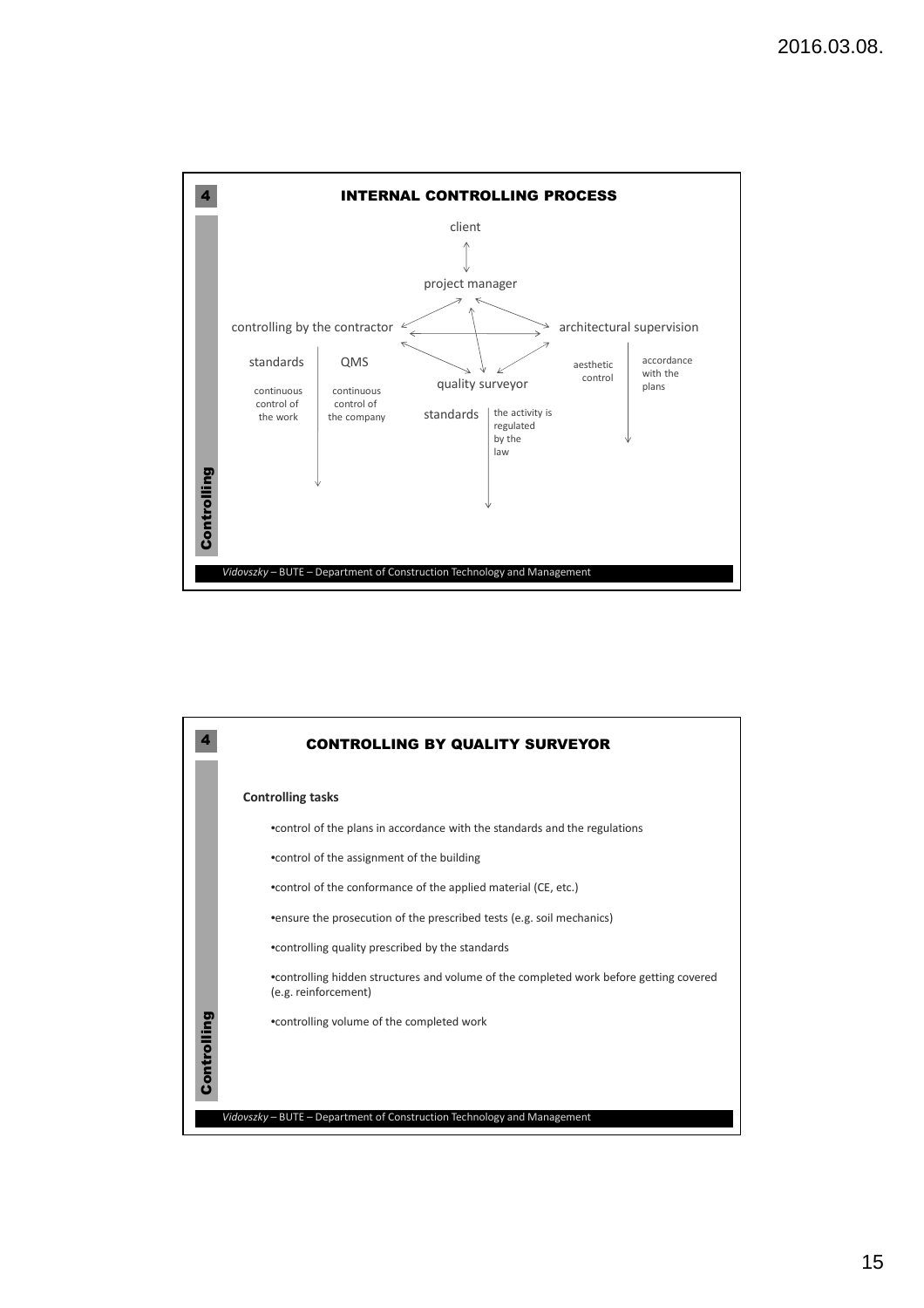

| <b>EXTERNAL CONTROLLING PROCESS</b>                                     |                                                                                                                               |  |
|-------------------------------------------------------------------------|-------------------------------------------------------------------------------------------------------------------------------|--|
| Local authority                                                         | compulsory site control<br>involved into                                                                                      |  |
| building consent                                                        | the procedure, before any<br>construction work are<br>performed                                                               |  |
| permission of use                                                       | compulsory site visit during<br>the procedure (control of the<br>fulfilled building - control all<br>aspects, that have to be |  |
| construction supervison by the state                                    | authorized)                                                                                                                   |  |
| Controlling                                                             | probable site visit during<br>the construction process                                                                        |  |
| Vidovszky - BUTE - Department of Construction Technology and Management |                                                                                                                               |  |